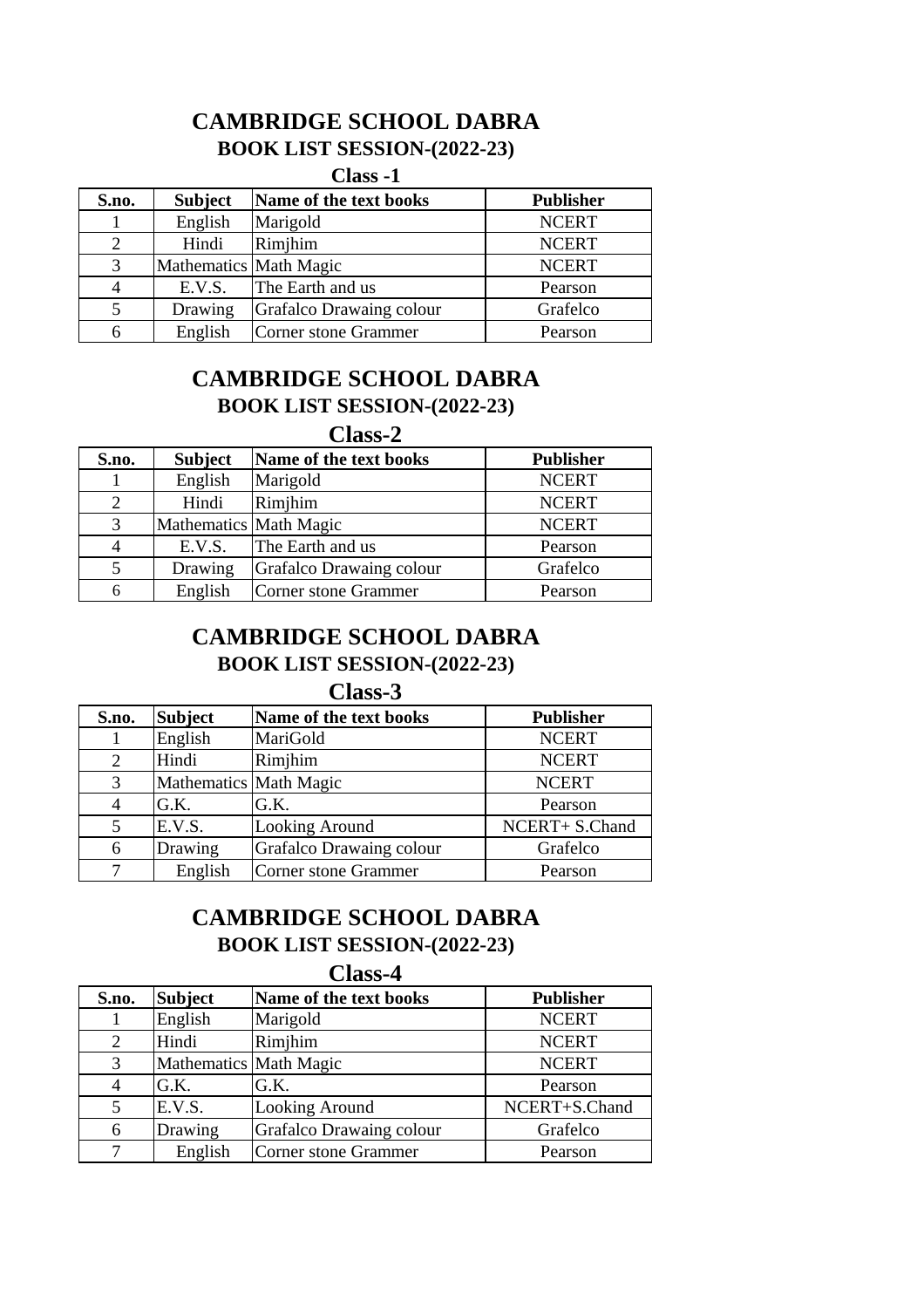# **CAMBRIDGE SCHOOL DABRA**

## **BOOK LIST SESSION-(2022-23)**

### **Class-5**

| S.no. | <b>Subject</b>         | Name of the text books                  | <b>Publisher</b> |
|-------|------------------------|-----------------------------------------|------------------|
|       | English                | Marigold                                | <b>NCERT</b>     |
| 2     | Hindi                  | Rimjhim                                 | <b>NCERT</b>     |
| 3     | Mathematics Math Magic |                                         | <b>NCERT</b>     |
|       | G.K.                   | G.K.                                    | Pearson          |
| 5     | E.V.S.                 | Looking<br>Around(Environmental Studies | NCERT+S.Chand    |
| 6     | Drawing                | Grafalco Drawaing colour                | Grafelco         |
|       | English                | Corner stone(Workbook)                  | Pearson          |

## **BOOK LIST SESSION-(2022-23) CAMBRIDGE SCHOOL DABRA**

**Class-6**

| S.no.                       | <b>Subject</b>           | Name of the text books                                                                                     | <b>Publisher</b> |
|-----------------------------|--------------------------|------------------------------------------------------------------------------------------------------------|------------------|
| 1                           | English                  | <b>Honey Suckle</b><br>A Pact with the Sun                                                                 | <b>NCERT</b>     |
| $\mathcal{D}_{\mathcal{L}}$ | Hindi                    | Vasant1+Bal Ramkatha                                                                                       | <b>NCERT</b>     |
| 3                           | Sanskrit                 | Ruchira-1                                                                                                  | <b>NCERT</b>     |
| 4                           | <b>Mathematics</b> Maths |                                                                                                            | <b>NCERT</b>     |
| $\overline{\mathcal{L}}$    | G.K.                     | G.K                                                                                                        | Pearson          |
| 6                           | Science                  | Science                                                                                                    | <b>NCERT</b>     |
| 7                           | So. Studies              | 1. Ourpasts-(History)<br>2. Social and Political<br>Life(Civics)<br>3. The earth our<br>Habitat(Geography) | <b>NCERT</b>     |
| 8                           | Drawing                  | Grafalco Drawaing colour                                                                                   | Grafelco         |

#### **CAMBRIDGE SCHOOL DABRA**

**BOOK LIST SESSION-(2022-23)**

#### **Class-7**

| S.no.                       | <b>Subject</b>           | Name of the text books                                               | <b>Publisher</b> |
|-----------------------------|--------------------------|----------------------------------------------------------------------|------------------|
| 1                           | English                  | Honey Comb - English<br>An Alien Hand - Suppl.Eng                    | <b>NCERT</b>     |
| $\mathcal{D}_{\mathcal{L}}$ | Hindi                    | $Vasant2 + Mahabharat$                                               | <b>NCERT</b>     |
| 3                           | Sanskrit                 | Ruchira-1                                                            | <b>NCERT</b>     |
| 4                           | <b>Mathematics</b> Maths |                                                                      | <b>NCERT</b>     |
| 5                           | G.K.                     | G.K.                                                                 | Pearson          |
| 6                           | Science                  | Science                                                              | <b>NCERT</b>     |
|                             | Drawing                  | Grafalco Drawaing colour                                             | Grafelco         |
| 8                           | So. Studies              | 1.Ourpasts-(History)<br>2. Social and Political<br>$Life(Civics)$ II | <b>NCERT</b>     |
|                             |                          | 3.our Environment<br>(Geography)                                     |                  |